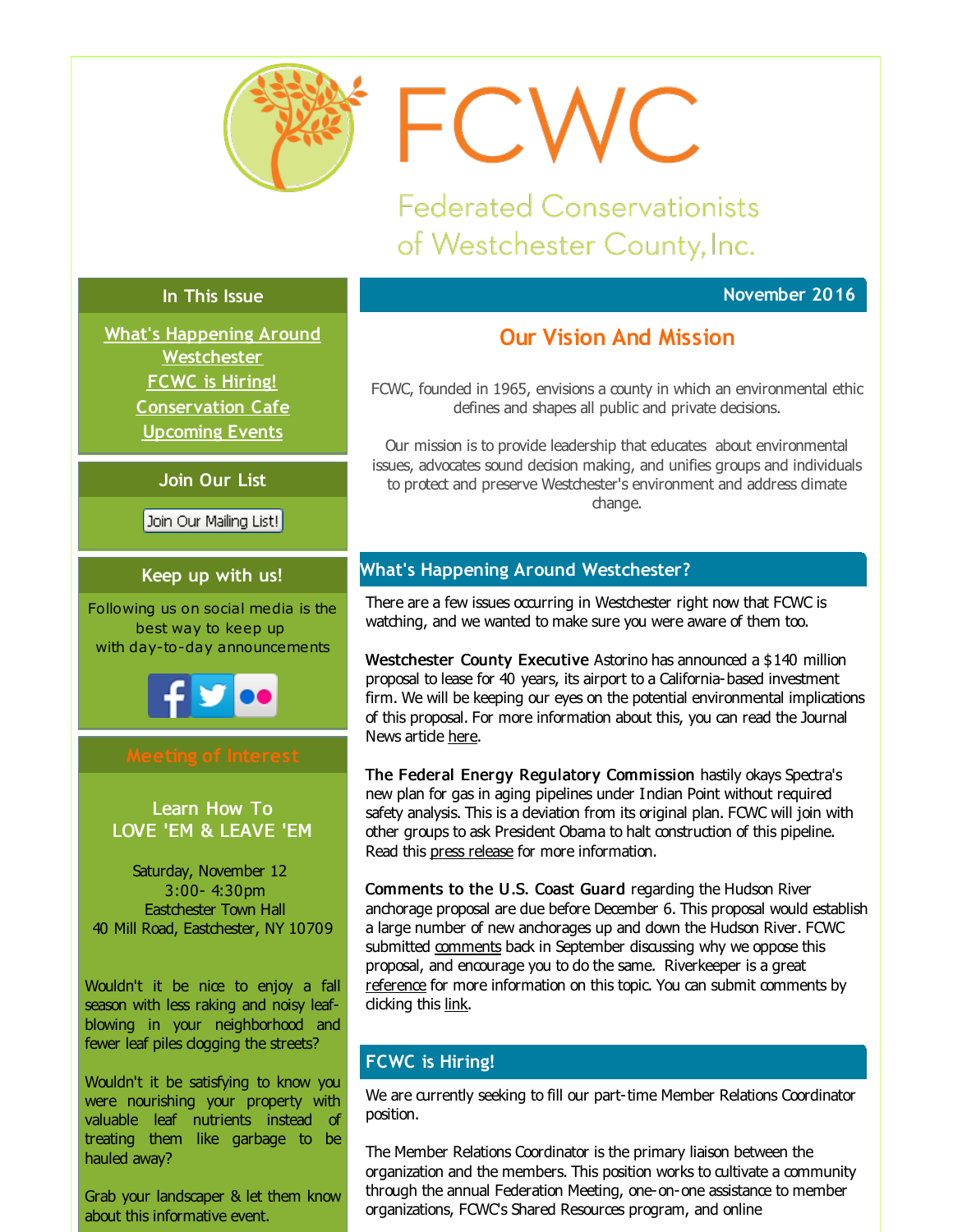For more information and/or questions about mulching-in-place, grasscycling, and composting of leaves, go to [www.LELENY.org](http://r20.rs6.net/tn.jsp?f=001hznmQAJIcGTelk7bk2ALW-oIIkhmJOdCX-2a_8IAXLJs9Tmo9daG5O7vgqR-BIrVMT06LtqI7xmkfrXh6IQ_wRci7fcP0S_gbZR6RGNsCsIYZIV1fi_aWUxD24tpD0J3mWZv2gv-o3gOLPFWuH6VxB5MIQy7Xx6B0bAA3vM8zrU=&c=&ch=).

Sponsored by Sustainable Westchester in conjunction with the Rye Sustainability Committee and the Eastchester Environmental Committee.

For more info call 917-497-9285 or go to [www.GreenEastchester.com](http://r20.rs6.net/tn.jsp?f=001hznmQAJIcGTelk7bk2ALW-oIIkhmJOdCX-2a_8IAXLJs9Tmo9daG5I_qcJ2paglbec9ETPPkCY1WvdYXZ19ccVV3o5jb36UwBF9n96DLr_ix17cy6a9k0ohM2OpPN5rh63sj1jLXsx-vdrbrJN6LIjhv54kGADTmErnkQt5Wh3Qnf9FPwQI3NQ==&c=&ch=).

Click [here](http://r20.rs6.net/tn.jsp?f=001hznmQAJIcGTelk7bk2ALW-oIIkhmJOdCX-2a_8IAXLJs9Tmo9daG5I_qcJ2paglbxu8Y7hw0Oo-DykhCMDgpScO4fHufxzgC_oJEgGY9FQ8O_8gGd2UaqaTF_CBzQOcLNpsFtmnT6S0P0iMCCif1uyZSNg96QLxtZayrHK9Yj5QWBQ_1I1Fch7HFz4ewq0pndNjNVHnvqcPVK7LPKcjCia20r91KqQBKDOn2CmwgHv9zuWo3fzZT2FP8AZbitZn2&c=&ch=) for the flyer for this fantastic event.

Managing Street Trees: What You Should Know For Success

Thursday, December 15 8:30am-1pm Westchester County Center, White **Plains** 

This workshop will focus on the selection of appropriate street trees and discuss insects, diseases and other environmental factors and how their influence and impacts on trees can be managed and controlled.

The workshop will feature four speakers representing Cornell University's Urban Horticulture Institute, Long Island Horticultural Research and Extension Center-Cornell University, Cornell Cooperative Extension of Suffolk County, and New York State Department of Environmental Conservation.

Approval is pending for continuing education credits for landscape architects and arborists. Annual training certificates for members of planning boards and zoning boards of appeals will be issued. May qualify for continuing education credits from other professional organizations.

Street Trees Workshop Flyer and [Registration](http://r20.rs6.net/tn.jsp?f=001hznmQAJIcGTelk7bk2ALW-oIIkhmJOdCX-2a_8IAXLJs9Tmo9daG5J-R8jmCQlI5V1QFdUQo5V69ivsIkuXWRmXUuQmwDg3erZbnbZ1ceAfoVHxYaV30kZxNHHMrjVsjMssB44yMhgW2TkEChXOwLMRW44zL2jD2NOEpHawJUivqAa3OTNzlCs52QF2stfnutCRWej_2IPWfhuYmhAjUtpzrBVHIh7OW4vMDbfi_RN5ApEhFob8URU9U94b7JIPG&c=&ch=)

**Shopping With Purpose**

**Raise Money For FCWC Without Even Trying!**

communications. The Member Relations Coordinator is the manager of FCWC's online profile induding: website, social media, blog, and electronic newsletter. This Coordinator also processes all donations, manages the donation software, directs the bi-annual appeals, and produces membership reports, among other tasks.

Interested candidates should apply by emailing cover letter and resume to [fcwc@fcwc.org](mailto:fcwc@fcwc.org). Please put 'Member Relations Coordinator' in the subject line. Review of applications will begin immediately.

Click [here](http://r20.rs6.net/tn.jsp?f=001hznmQAJIcGTelk7bk2ALW-oIIkhmJOdCX-2a_8IAXLJs9Tmo9daG5I_qcJ2paglbbUailbabHxx6d1AuWOfWisblg170K3rAhWxiitRZFwkjXCPnM7ySZQM-delQftl6XC9N-X04E7z07HaLOWRrpUBva2xSTEfj3tnVk2kaTlEJGd0f8hpb5yE0iBHtLdA8qvC9gSoNybBPGGqA6oLy4_g8ejNk9RSEV4sEcmHSdhs=&c=&ch=) to see the job posting.

# **Thirteen Years of Conversations on Conservation Programming**

The Conservation Cafe series 'Conversations on Conservation' began in 2004 when a few groups realized we needed a forum to discuss current environmental issues impacting Westchester County. Private citizens, members of concerned organizations, municipal planners and others hear and discuss the latest information and have an opportunity to network. FCWC co-

sponsors the Conservation Cafe series with Grassroots Environmental Education, Greenburgh Nature Center, Mianus River Gorge, Pace University, Teatown Lake Reservation, and Westchester Land Trust. In 2016, we provided programming on topics related to Westchester County Airport's Terminal Use Agreement, Long Island Sound, and pollinators.



All programs are free and open to the public. They are held on Friday mornings throughout the year. We generally have three speakers at each program, followed by a panel question and answer session where the audience has a chance to dig a bit further into the discussed topics. Look for us to hold three more programs in 2017. We're currently discussing potential topics, but we promise they will be timely, relevant and of great interest to the Westchester community. If you would like to be added to the listserve announcing the Conservation Cafe programs, please reach out to FCWC and we'll be happy to add you to the list. In addition, you can find more information on current and past programming on FCWC's website at [http://www.fcwc.org/conservation-cafe](http://r20.rs6.net/tn.jsp?f=001hznmQAJIcGTelk7bk2ALW-oIIkhmJOdCX-2a_8IAXLJs9Tmo9daG5J-R8jmCQlI5d-uCaP4Bzv_DmeGlUn3kLdd-ho_Fegai93xc4QEhUBqJhvtj44Eulj0w0gz03tTD-UzGICRnrZCJTuhnfUuO7xFaAjMPaQj0DYumFkg_PyDUyXB26dDY3ryMeTy39vab&c=&ch=) and like our [Facebook](http://r20.rs6.net/tn.jsp?f=001hznmQAJIcGTelk7bk2ALW-oIIkhmJOdCX-2a_8IAXLJs9Tmo9daG5I_qcJ2paglb7gU2oTPDZVkERUVqUNJAxYwBFmPRlWHKrpSFUSj1BMx7yTGkMkRKbyhNjxb3hd5nBZPgqxFWFjPiErWt2pfgGbh6QYZWw1B8kvmsfaiWapPLavPldruydZvsWvw4y8s6Ibk5dRvUU8CPTbbHhKj30cNLgzeUxfU9saFttfXDhXY=&c=&ch=) page to continue to the conversation.

## **Events**

For a full list of our member organization's events and happenings, check out our Federation Calendar at www.fowc.org/calendar. Remember to always confirm events before attending. Check back regularly as we are always updating.

## **Leatherman's Hike**

*Sponsored by:* Friends of Trailside Nature Center and Ward Pound Ridge Reservation *When:* Saturday, November 12, 2pm *Where:* Meet at the Michigan Road parking area in Ward Pound Ridge Reservation

Come and hear the lore of the Old Leather Man. Joins this annual 2.5 mile hike with renowned Storyteller Jonathan Kruk.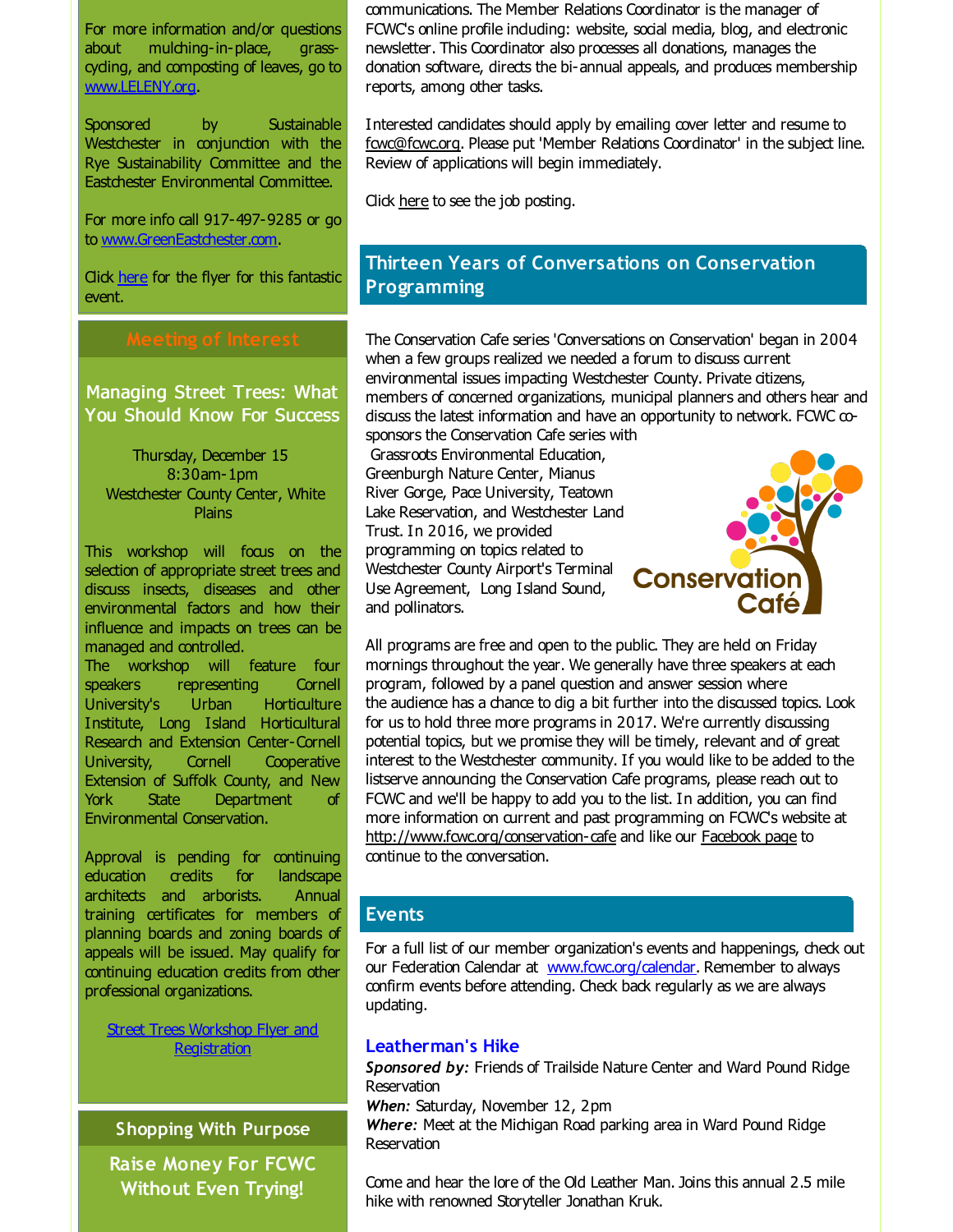

Click here to [start!](http://r20.rs6.net/tn.jsp?f=001hznmQAJIcGTelk7bk2ALW-oIIkhmJOdCX-2a_8IAXLJs9Tmo9daG5LpLqD58_0sRaTlwGODabbG44YcumZasHH2-ubTwBjclbGxXvd43bqJjYfs2eMgapJ4J6BYTfg731s-4AP6kpXH6C6ED9z3kO77HkRzK7a49q7l7teSnWDi95-xV_ZPu_wqqgTRDtaPNLff9vT4jw-0W4EKLnuz7n8Ir8V-MgeF3cm-mvv_gVBFi3ljm8taZTEhivQoFNUbV3v0iPydqphJrsdp13S9mE4oLGGST5bGWeV2nHQprFG0AKi25VibqoA==&c=&ch=)

#### **Turkey Scavenger Hunt**

*Sponsored by:* Greenburgh Nature Center *When:* Sunday, November 13, 1:30pm *Where:* 99 Dromore Road, Scarsdale

Bring your toddlers to our traditional "turkey token" hunt along a woodland trail. After the hunt, all "gobblers" enjoy snacks and nature crafts. Event held rain or shine. \$6 Members, \$9 Non-members

### **Grassroots Environmental Education's Annual Fall Fundraiser Dinner**

*Sponsored by:* Grassroots Environmental Education *When:* Thursday, November 17, 7-9:30pm *Where:* Wainwright House, 260 Stuvesant Avenue, Rye

Join us for an evening of amazing organic food, fine wine and extraordinary conversation as we highlight our work of the past year and present a special lifetime award to Dr. Devra Davis. For tickets dick [here](http://r20.rs6.net/tn.jsp?f=001hznmQAJIcGTelk7bk2ALW-oIIkhmJOdCX-2a_8IAXLJs9Tmo9daG5I_qcJ2paglb88GkOdHRm3wPp5BnbYpCoQ-WbRpZNPqDEmrZx0AJLwUy424EpYZ5qvH2fwJXTTlfKA34s9ZMrSsS7XhG8c-HGCLjIUS9x5hA9231bayxLphnkdUs-vDkYSpWUYb8O3lxiHHQlTWMT_TpdsY0bzTg9FnV2moUR7xbAD-Gt4ihYw_eZ5fDbb6EQ3hozFG2bwhDeGo0qSuCkRXJnOLTF7xuTw==&c=&ch=).

#### **Saving the Planet One Backyard at a Time**

*Sponsored by:* Town of Mt. Pleasant Conservation Advisory Council *When:* Monday, November 14, 7-8:30pm *Where:* Mount Pleasant Public Library, 350 Bedford Road, Pleasantville

Jen Epstein, Water Quality Program Associate at Riverkeeper, and Ryan Palmer, Director of the Sarah Lawrence College Center for the Urban River at Beczak, will present results of water quality testing done by local community members in the Pocantico and Saw Mill Rivers, to test for the presence of fecal contamination. They will discuss what the sampling results show about the effects of stormwater, and how green infrastructure can mitigate stormwater pollution, induding some things people can do at home. They will also explain how people can get involved with sampling, and how to look for and report water quality problems.

#### **Tradition Meets Citizen Science**

Sponsored by: Committee to Save Bird Homestead and Central Westchester Audubon *When:* Saturday, November 19, 3pm *Where:* Rye Meeting House, 624 Milton Road, Rye

Join us for a presentation by Michael Bochnik, president of the Hudson River Audubon Society, on "Tradition Meets Citizen Science: History & Trends of the Bronx-Westchester Christmas Bird Count." Compiler for the last 25 years of the 92 year old count, he will speak about the history of Christmas bird counts and what the numbers mean. The Christmas Bird Count is rich in history, lore, and tradition, as well as nearly a century of local wintering bird data. Learn how different the bird life was in our area in the 30s and 40s, or the 60s and 70s, versus today. Discover what the data shows us about our past and what the future holds. Admission free. Donations gratefully accepted. For more information, please reply to this email or call 914-967-0099.

#### **SWARM #7 on the South County Trail in Ardsley**

*Sponsored by:* Groudwork Hudson Valley and Saw Mill River Coalition *When:* Saturday, December 3rd, 10am-3pm *Where:* Ardsley Acres Hotel Court, 560 Saw Mill River Rd, Ardsley

Please join Groundwork Hudson Valley to tackle one big invasive vine area and make a BIG visible difference! Please register [here](http://r20.rs6.net/tn.jsp?f=001hznmQAJIcGTelk7bk2ALW-oIIkhmJOdCX-2a_8IAXLJs9Tmo9daG5I_qcJ2paglb8mpoWt5ObpT-PRlox5E-1UJZJjCVlbFzSg0wSvgsL_n23NhU481cpJPPe_X8kcRosZmTrOlK3sX12jRclPjibCKq9yzGwTFiYUK2aT32E7GHpR9Ij76qBiCUpQAIN6YFYRA3cNj8UVqaqGlsc9JbPnom0Wo-RijQNouoxhdlNJE9myieB6gGr7Rn2BRbFZq3xPXWuTxc96_6SoAmL-iypw==&c=&ch=) so they know how many of you are coming and they can be ready. Please bring your own lunch and water. Dress in layers, wear good shoes, gloves. Bring your own tools if you can (loppers, dippers, hand saws)--we will have some available for volunteers. We'll provide hard hats and safety vests as well as hot drinks and